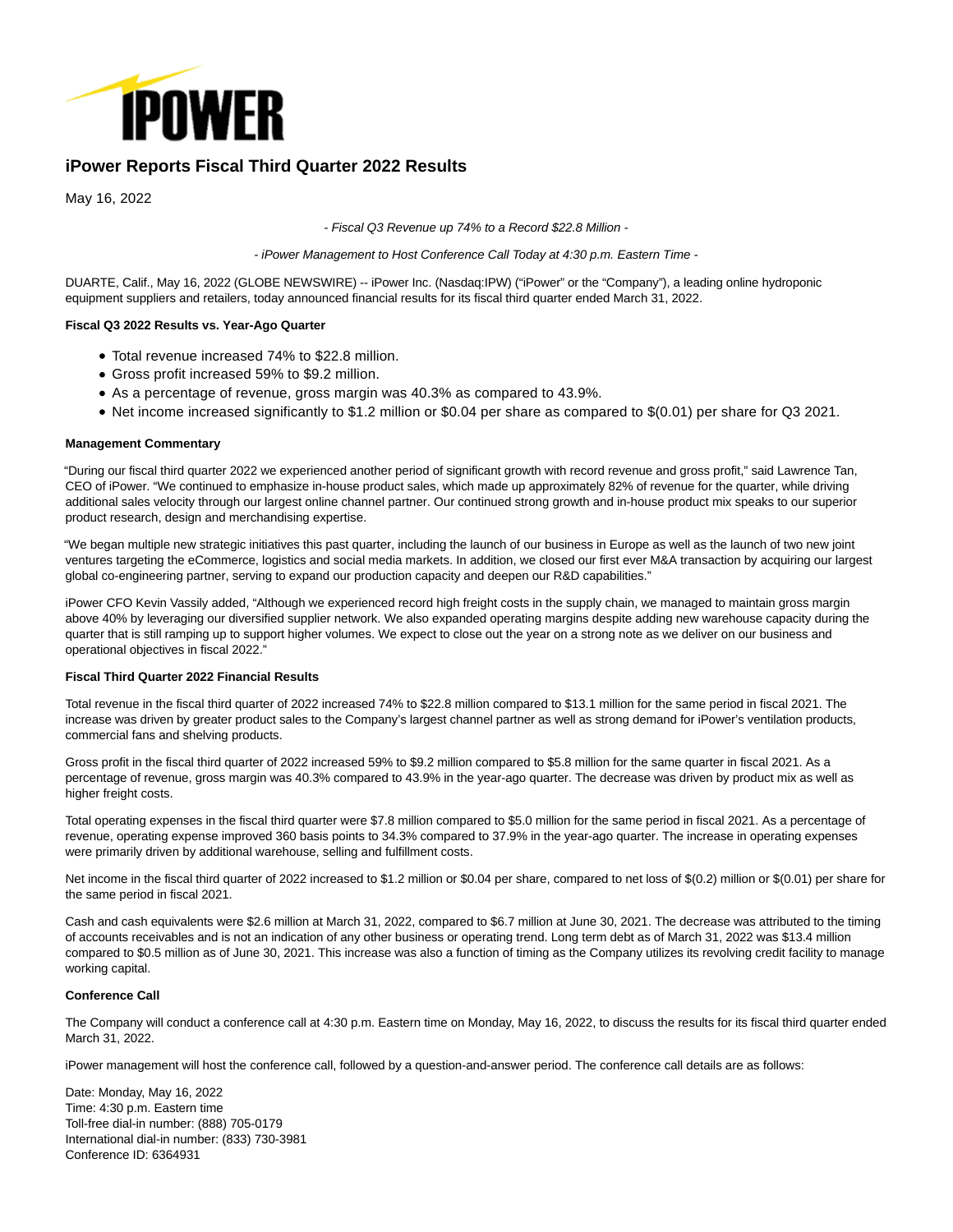Please call the conference call dial-in 5-10 minutes prior to the start time. An operator will register your name and organization. If you have any difficulty connecting with the conference call, please contact Elevate IR at (720) 330-2829.

The conference call will also be broadcast live and available for replay in the Events & Presentations section of the Company's website at [www.meetipower.com.](https://www.globenewswire.com/Tracker?data=gN0Z-zTBjgXzl-9n6CWZto1eOXDkrQixLsOz7dawuX1yR7Q63ANFla3G3CyTFeTD1cqqe4bzpPZTGq_ShA8VOWdfhR8fA1dtnxbgcMV-1RQ=)

# **About iPower Inc.**

iPower Inc. is one of the leading online retailers and suppliers of hydroponics equipment and accessories. iPower offers thousands of stock keeping units from its in-house brands as well as hundreds of other brands through its website, [www.zenhydro.com,](https://www.globenewswire.com/Tracker?data=lD89x-IWe9h7Kjf5nNbVy9hTcQFb54Cmiv4Dx_GfVsorKW-nf5NnVPARBXQRUkXK6U5dWldAa8a5nKl2hwRNZg==) and its online platform partners. iPower has a diverse customer base that includes both commercial businesses and individuals. For more information, please visit iPower's website at [https://ir.meetipower.com/.](https://www.globenewswire.com/Tracker?data=AVdvNG3CTtUM5uNPhTFZxLoz3DC2EA1RR4cVjLOOBphzSsDyFB_Ycr6uuUXNb7yUe2z4L8iztK5DpQPHHoBJJ5ZtjuDn9idAKshwmNqi0yI=)

#### **Forward-Looking Statements**

All statements other than statements of historical fact in this announcement are forward-looking statements. These forward-looking statements involve known and unknown risks and uncertainties and are based on current expectations and projections about future events and financial trends that iPower believes may affect its financial condition, results of operations, business strategy and financial needs. Investors can identify these forwardlooking statements by words or phrases such as "may," "will," "expect," "anticipate," "aim," "estimate," "intend," "plan," "believe," "potential," "continue," "is/are likely to" or other similar expressions. iPower undertakes no obligation to update forward-looking statements to reflect subsequent occurring events or circumstances, or changes in its expectations, except as may be required by law. Although iPower believes that the expectations expressed in these forward-looking statements are reasonable, it cannot assure you that such expectations will turn out to be correct, and iPower cautions investors that actual results may differ materially from the anticipated results and encourages investors to review other factors that may affect its future results in iPower's registration statement and in its other filings with the SEC.

#### **Investor Relations Contact:**

Sean Mansouri, CFA Elevate IR (720) 330-2829 [IPW@elevate-ir.com](https://www.globenewswire.com/Tracker?data=ffdM7bmOL6KOgX4TXHliy5C4mWfM9QQBeLV8vrznXEMY7A4QU8BYhZaDdogtEx1rqGlQKSiQJ3k_hODtxl5rHpKU7fQiiH3WXgt6PmTXzRA=)

# **iPower Inc. and Subsidiaries Unaudited Condensed Consolidated Balance Sheets As of March 31, 2022 and June 30, 2021**

|                                        | March 31,<br>2022 | June 30.<br>2021 |  |  |
|----------------------------------------|-------------------|------------------|--|--|
| <b>ASSETS</b>                          |                   |                  |  |  |
| <b>Current assets</b>                  |                   |                  |  |  |
| Cash and cash equivalent               | \$<br>2,641,584   | \$<br>6,651,705  |  |  |
| Accounts receivable, net               | 19,083,554        | 7,896,347        |  |  |
| Inventories, net                       | 22,410,936        | 13,065,741       |  |  |
| Other receivables - related party      | 20,746            |                  |  |  |
| Prepayments and other current assets   | 7,813,772         | 4,693,000        |  |  |
| <b>Total current assets</b>            | 51,970,592        | 32,306,793       |  |  |
| Non-current assets                     |                   |                  |  |  |
| Right of use - non current             | 9,095,158         | 1,819,421        |  |  |
| Property and equipment, net            | 165,071           | 55,659           |  |  |
| Non-current prepayments                | 1,033,541         | 1,357,292        |  |  |
| Goodwill                               | 6,094,144         |                  |  |  |
| Investment in joint venture            | 37,711            |                  |  |  |
| Intangible assets, net                 | 5,091,785         |                  |  |  |
| Other non-current assets               | 300,346           | 99,645           |  |  |
| Total non-current assets               | 21,817,756        | 3,332,017        |  |  |
| <b>Total assets</b>                    | 73,788,348<br>\$  | 35,638,810<br>\$ |  |  |
| <b>LIABILITIES AND EQUITY</b>          |                   |                  |  |  |
| <b>Current liabilities</b>             |                   |                  |  |  |
| Accounts payable                       | 6,342,835         | 3,940,963        |  |  |
| Credit cards payable                   | 745,585           | 584,311          |  |  |
| Customer deposit                       | 204,490           | 297,407          |  |  |
| Other payables and accrued liabilities | 4,895,528         | 2,487,441        |  |  |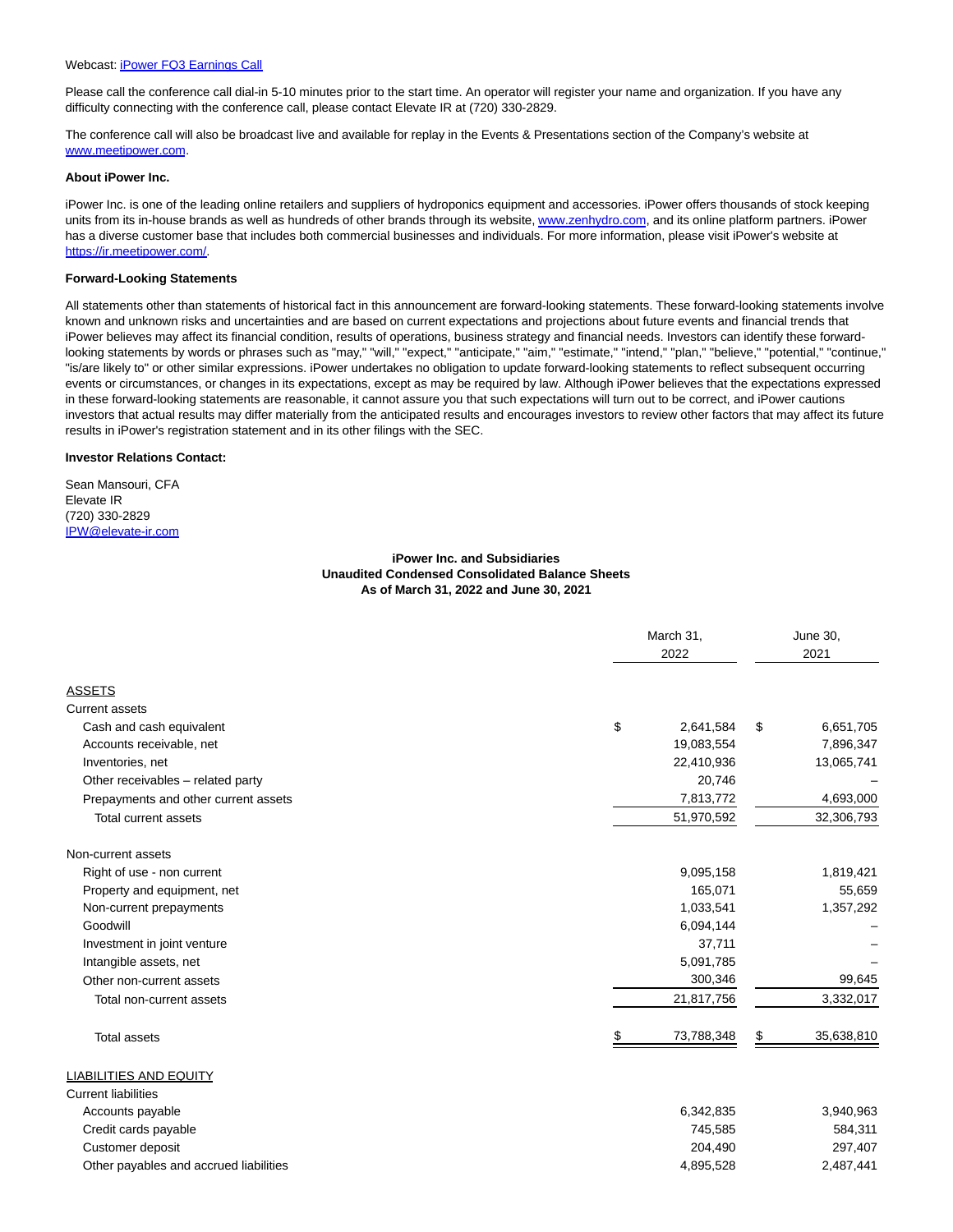| Advance from shareholders                                                                                                         | 97,476     |                  |
|-----------------------------------------------------------------------------------------------------------------------------------|------------|------------------|
| Short-term loans payable                                                                                                          |            | 162,769          |
| Investment payable                                                                                                                | 1,500,000  |                  |
| Lease liability - current                                                                                                         | 1,790,688  | 731,944          |
| Long-term loan payable - current portion                                                                                          | 29,244     | 29,244           |
| Long-term promissory note payable - current portion                                                                               | 1,826,564  |                  |
| Income taxes payable                                                                                                              | 864,109    | 790,823          |
| <b>Total current liabilities</b>                                                                                                  | 18,296,519 | 9,024,902        |
| Non-current liabilities                                                                                                           |            |                  |
| Long-term loan payable                                                                                                            | 434,201    | 458,571          |
| Long-term revolving loan payable, net                                                                                             | 11,166,577 |                  |
| Long-term promissory note payable, net                                                                                            | 1,800,315  |                  |
| Deferred tax liabilities                                                                                                          | 836,330    |                  |
| Lease liability - non-current                                                                                                     | 7,573,610  | 1,169,552        |
| Total non-current liabilities                                                                                                     | 21,811,033 | 1,628,123        |
| <b>Total liabilities</b>                                                                                                          | 40,107,552 | 10,653,025       |
| Commitments and contingency                                                                                                       |            |                  |
| Stockholders' Equity                                                                                                              |            |                  |
| Preferred stock, \$0.001 par value; 20,000,000 shares authorized; 0 shares issued and                                             |            |                  |
| outstanding at March 31, 2022 and June 30, 2021<br>Common stock, \$0.001 par value; 180,000,000 shares authorized; 29,572,382 and |            |                  |
| 26,448,663 shares issued and outstanding at March 31, 2022 and June 30, 2021                                                      | 29,573     | 26,449           |
| Additional paid in capital                                                                                                        | 29,046,300 | 23,214,263       |
| Retained earnings                                                                                                                 | 4,612,219  | 1,745,073        |
| Non-controlling interest                                                                                                          | (4,070)    |                  |
| Accumulated other comprehensive income (loss)                                                                                     | (3,226)    |                  |
| Total equity                                                                                                                      | 33,680,796 | 24,985,785       |
| Total liabilities and equity                                                                                                      | 73,788,348 | \$<br>35,638,810 |
|                                                                                                                                   |            |                  |

# **iPower Inc. and Subsidiaries**

# **Unaudited Condensed Consolidated Statements of Operations and Comprehensive Income For the Three and Nine Months Ended March 31, 2022 and 2021**

|                               |                  | For the Three Months Ended March<br>31, | For the Nine Months Ended March<br>31, |                     |  |  |
|-------------------------------|------------------|-----------------------------------------|----------------------------------------|---------------------|--|--|
|                               | 2022             | 2021                                    | 2022                                   | 2021<br>(Unaudited) |  |  |
|                               | (Unaudited)      | (Unaudited)                             | (Unaudited)                            |                     |  |  |
| <b>REVENUES</b>               | \$<br>22,808,214 | 13,133,902<br>\$                        | 57,300,642<br>\$                       | \$<br>39,348,154    |  |  |
| TOTAL REVENUES                | 22,808,214       | 13,133,902                              | 57,300,642                             | 39,348,154          |  |  |
| <b>COST OF REVENUES</b>       | 13,598,563       | 7,369,127                               | 33,219,677                             | 23,073,000          |  |  |
| GROSS PROFIT                  | 9,209,651        | 5,764,775                               | 24,080,965                             | 16,275,154          |  |  |
| OPERATING EXPENSES:           |                  |                                         |                                        |                     |  |  |
| Selling and fulfillment       | 5,030,267        | 3,071,897                               | 12,338,027                             | 9,070,320           |  |  |
| General and administrative    | 2,802,395        | 1,904,144                               | 7,940,349                              | 4,486,621           |  |  |
| Total operating expenses      | 7,832,662        | 4,976,041                               | 20,278,376                             | 13,556,941          |  |  |
| <b>INCOME FROM OPERATIONS</b> | 1,376,989        | 788,734                                 | 3,802,589                              | 2,718,213           |  |  |

OTHER INCOME (EXPENSE)